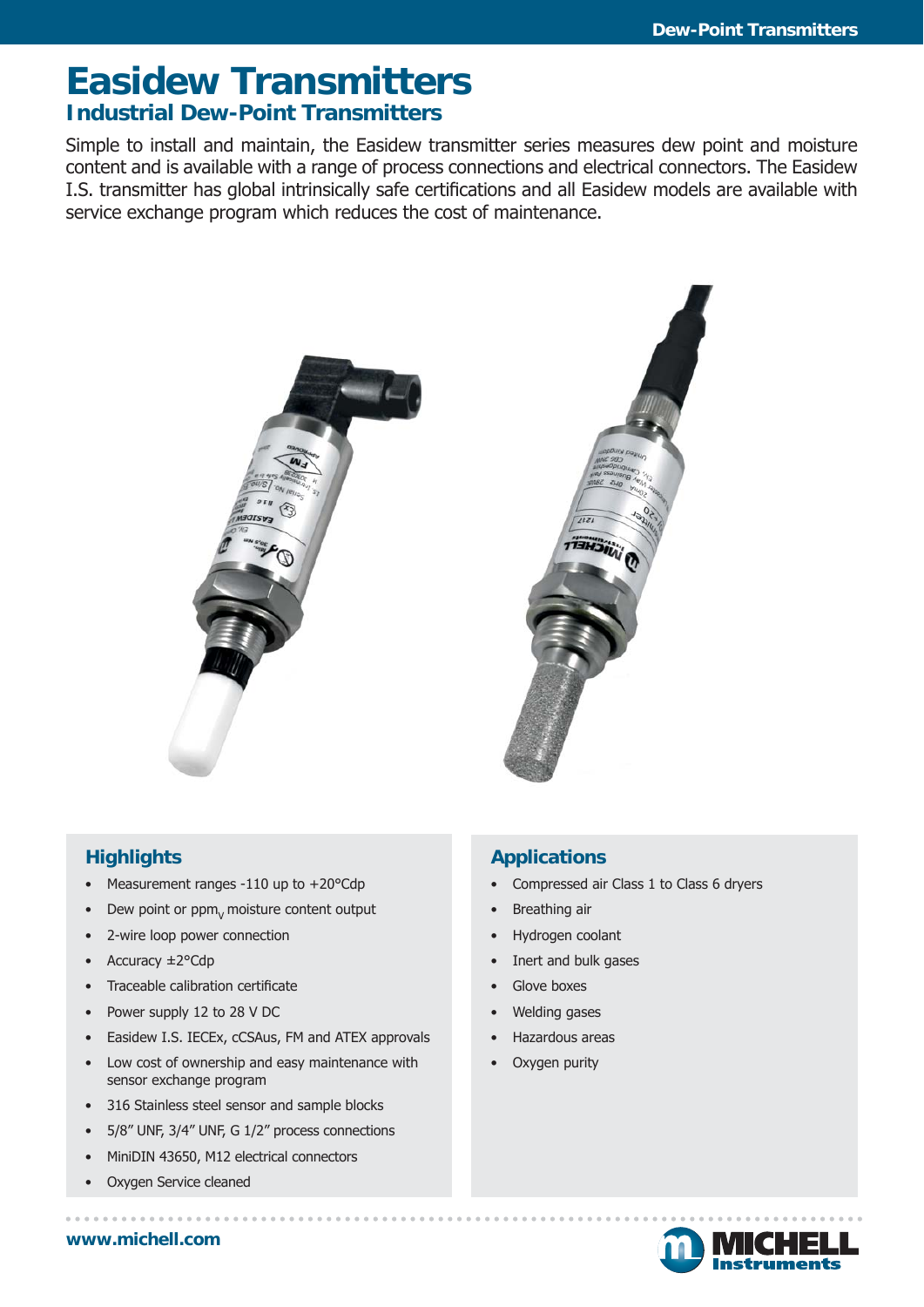

# **Easidew Transmitters**

#### **The Universal Moisture Transmitter**

The Easidew transmitter has a wide measurement range from -110 to +20°Cdp and one stocked product can be used across all class 1 to class 6 industrial dryer applications.

The Easidew family of industrial transmitters incorporates the latest Michell advanced ceramic technology providing stable, reliable and repeatable moisture measurements for all dew point applications.

### **Ease of Installation**

Flexible product design ensures the unit can be quickly and economically installed.

- Mini DIN 43650 form C or M12 5 pin electrical connectors
- 5/8" UNF, 3/4" UNF, G1/2" BSP process connections
- 316 stainless steel transmitter sample blocks
- On site configuration and diagnostic communication tool

#### **Service Exchange/Recalibration Program**

Michell offers 2 services for customers who want minimum downtime and sensor traceability, while maintaining the reliability of their system:

- **Sensor Exchange** Customers place an order for a guaranteed, reconditioned sensor. When this arrives, they exchange it for the installed sensor which is returned to Michell, resulting in zero process downtime.
- **Recalibration** Customers return their installed sensor to Michell, where they are inspected, checked and recalibrated before being returned. This provides on-going sensor traceability for the process.

#### **Global Certifi cations**

The Easidew series has a broad range of certifications to ensure a single stocked unit can be used in any global application.

- Easidew I.S. ATEX & IECEx
- Easidew I.S. cCSAus (US and Canada) & FM
- Easidew I.S. EX-TC TR
- Easidew UL approval
- All Easidews Canadian pressure vessel approved (CRN)

Michell has a large team of experienced field and factory based application engineers who are available to assist with any dew point sensor application.

#### **Safety and Integrity**

The mechanical design considers the health and safety quality requirements of the end user, offering an ultra-high process pressure barrier, along with meticulous levels of product traceability and quality.

- High performance 450 bar process media barrier
- Optional gas wetted parts BS EN 10204 3.1 material certified
- Optional cleaning for enriched oxygen service
- 13 point calibration certificate

#### **Measurement Performance**

The transmitter uses Michell's market leading ceramic measurement technology coupled with the latest generation, sophisticated microcontroller electronics to provide accurate and stable measurement across the transmitters product life.

- Accuracy ±2°Cdp
- Fast response to moisture changes

#### **Flexibility of Ownership**

The Easidew transmitter has a RS485 communication system, which gives customers the opportunity to re-range and re-scale with a communication kit for a wide variety of moisture measurements.

- Re-ranging  $4-20$  mA within the  $-110$  to  $+20^{\circ}$ Cdp range
- Moisture scaling  $-$  dew point, ppm<sub>v</sub>

#### **Speed of Supply**

The transmitter is manufactured within Michell's worldleading high-volume moisture transmitter manufacturing centre in the United Kingdom, which ensures reliability and repeatability of delivery and field supported by a network of Michell's global service centres.

• Calibration manufacturing system is traceable to globally recognised NPL and NIST ISO 17025 standards

#### **Installation Accessories**

Transmitters are available with a range of practical accessories.

- 5/8" UNF, 3/4" UNF, G1/2" BSP Sample blocks
- Compact simple sample systems
- Process connection adaptors

#### **Customisation**

If your application requires a customized sensor, we have specialized design and manufacturing capability to cover your requirements.



. . . . . . . . . . . . . . . . . . .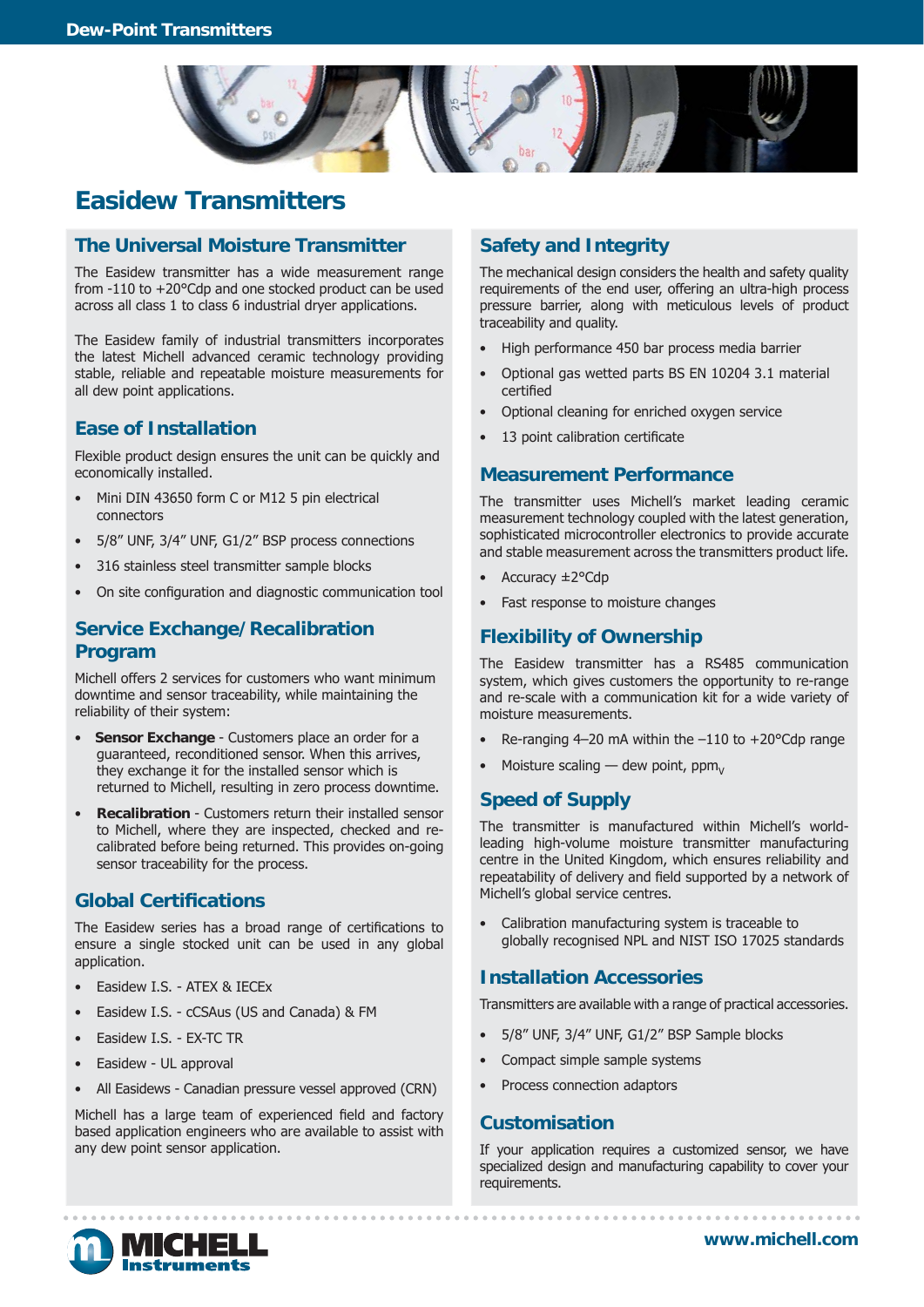## **Technical Specifications**

| Product                                              | Easidew, Easidew M12 and Easidew 34<br><b>Transmitter</b>                                                                                                | Easidew I.S. Transmitter                                                                                                                                                                                                                                                                           |
|------------------------------------------------------|----------------------------------------------------------------------------------------------------------------------------------------------------------|----------------------------------------------------------------------------------------------------------------------------------------------------------------------------------------------------------------------------------------------------------------------------------------------------|
| <b>Performance Specifications</b>                    |                                                                                                                                                          |                                                                                                                                                                                                                                                                                                    |
| <b>Measurement range</b>                             | $-110$ to +20°C dew point; $-100$ to +20°C dew point; non standard ranges available on request                                                           |                                                                                                                                                                                                                                                                                                    |
| Accuracy                                             | $\pm$ 2°C dew point*                                                                                                                                     |                                                                                                                                                                                                                                                                                                    |
| <b>Response time</b>                                 | 5 mins to T95 (dry to wet)                                                                                                                               |                                                                                                                                                                                                                                                                                                    |
| <b>Repeatability</b>                                 | $0.5$ °C dew point                                                                                                                                       |                                                                                                                                                                                                                                                                                                    |
| Calibration                                          | Traceable 13 point calibration certificate                                                                                                               |                                                                                                                                                                                                                                                                                                    |
| <b>Electrical Specifications</b>                     |                                                                                                                                                          |                                                                                                                                                                                                                                                                                                    |
| Output signal                                        | 4-20 mA (2-wire connection, current source); User configurable over range<br>Easidew M12: Modbus RTU over RS485                                          |                                                                                                                                                                                                                                                                                                    |
| Output                                               | Dew point or moisture content                                                                                                                            |                                                                                                                                                                                                                                                                                                    |
| Analog output scaled range                           | Dew point: $-110$ up to $+20^{\circ}$ C; Moisture content in gas: 0- up to 3000 ppm <sub>v:</sub>                                                        |                                                                                                                                                                                                                                                                                                    |
| Supply voltage                                       | 12 to 28 V DC                                                                                                                                            |                                                                                                                                                                                                                                                                                                    |
| Load resistance                                      | Max 250 Ω @ 14 V (500 Ω @ 24 V)                                                                                                                          |                                                                                                                                                                                                                                                                                                    |
| <b>Current consumption</b>                           | 23 mA max, depending on output signal                                                                                                                    |                                                                                                                                                                                                                                                                                                    |
| <b>CE conformity</b>                                 | Approved                                                                                                                                                 |                                                                                                                                                                                                                                                                                                    |
| UL61010-1 & CAN/CSA C22.2 No. 61010-1                |                                                                                                                                                          |                                                                                                                                                                                                                                                                                                    |
| <b>Operating Specifications</b>                      |                                                                                                                                                          |                                                                                                                                                                                                                                                                                                    |
| <b>Operating temperature</b>                         | $-40$ to $+60$ °C                                                                                                                                        |                                                                                                                                                                                                                                                                                                    |
| Compensated temperature range                        | $-20$ to $+50^{\circ}$ C                                                                                                                                 |                                                                                                                                                                                                                                                                                                    |
| <b>Storage Temperature</b>                           | $-40$ to $+60^{\circ}$ C                                                                                                                                 |                                                                                                                                                                                                                                                                                                    |
| <b>Operating pressure</b>                            | 45 MPa (450 barg) maximum                                                                                                                                |                                                                                                                                                                                                                                                                                                    |
| <b>Flow rate</b>                                     | 1 to 5 NI/min mounted in standard sampling block; 0 to 10 m/sec direct insertion                                                                         |                                                                                                                                                                                                                                                                                                    |
|                                                      |                                                                                                                                                          |                                                                                                                                                                                                                                                                                                    |
| <b>Mechanical Specifications</b>                     |                                                                                                                                                          |                                                                                                                                                                                                                                                                                                    |
| <b>Ingress protection</b>                            | IP66 in accordance with standard BS EN 60529:1992; NEMA 4 protection in accordance<br>with standard NEMA 250-2003<br>Easidew M12: IP65                   |                                                                                                                                                                                                                                                                                                    |
| Intrinsically safe area certificates                 |                                                                                                                                                          | ATEX: II 1 G Ex ia IIC T4 Ga (-20 to +70 $^{\circ}$ C)<br>IECEx: EX ia IIC T4 Ga $(-20 \text{ to } +70 \text{ °C})$<br>TC TR@ 0Ex ia IICT4 Ga (-20 to +70 $^{\circ}$ C)<br>FM: Class I, Division 1, Groups A B C D, T4<br><sub>C</sub> CSA <sub>US</sub> : Class I, Division 1, Groups A B C D, T4 |
| Oxygen service                                       | Optional: Cleaned for enriched oxygen service                                                                                                            |                                                                                                                                                                                                                                                                                                    |
| <b>Housing material</b>                              | 316 stainless steel                                                                                                                                      |                                                                                                                                                                                                                                                                                                    |
| <b>Dimensions</b>                                    | MiniDIN 43650 form C L=132mm x ø45mm (with connector cable)                                                                                              |                                                                                                                                                                                                                                                                                                    |
| Filter (sensor protection)                           | Easidew M12: M12 5 pin L = 155mm x $\emptyset$ 45mm (with connector cable)<br>Standard: HDPE <10µm<br>Optional: 316 stainless steel sintered quard <80um |                                                                                                                                                                                                                                                                                                    |
|                                                      |                                                                                                                                                          |                                                                                                                                                                                                                                                                                                    |
| <b>Process connection</b>                            | <b>Easidew: 5/8" - 18 UNF</b><br>Easidew 34: 3/4" - 16 UNF<br>Easidew M12: 5/8" -18 UNF, 3/4" - 16 UNF, G1/2"<br><b>BSP</b>                              | 5/8" -18 UNF, 3/4" - 16 UNF, G1/2" BSP                                                                                                                                                                                                                                                             |
| Weight                                               | 150g                                                                                                                                                     |                                                                                                                                                                                                                                                                                                    |
| <b>Electrical connections</b>                        | Easidew: MiniDIN 43650 form C<br>Easidew M12: M12 5 Pin (A coded)                                                                                        | MiniDin 43650 form C                                                                                                                                                                                                                                                                               |
| <b>Mating Electrical Connectors</b>                  | Mating connector supplied as standard<br>Easidew M12: optional 0.8, 2, 5 metre M12 A coded connector/cable available                                     |                                                                                                                                                                                                                                                                                                    |
| <b>Diagnostic conditions</b><br>(factory programmed) | <b>Conditions</b><br>Sensor fault<br>Under-range dew point<br>Over-range dew point<br>Output<br>$23 \text{ mA}$<br>4 <sub>m</sub> A<br>20 mA             |                                                                                                                                                                                                                                                                                                    |
| Approved galvanic isolators                          |                                                                                                                                                          | KFD2-CR-EX1.20200<br>KFD2-CR-EX1.30200<br>KFD0-CS-EX1.50P<br>KFD0-CS-EX2.50P<br>KFD2-STC4-EX1.H<br>MTL5041<br>MTL5040                                                                                                                                                                              |

**NOTES \* Over Compensated Temperature Range**